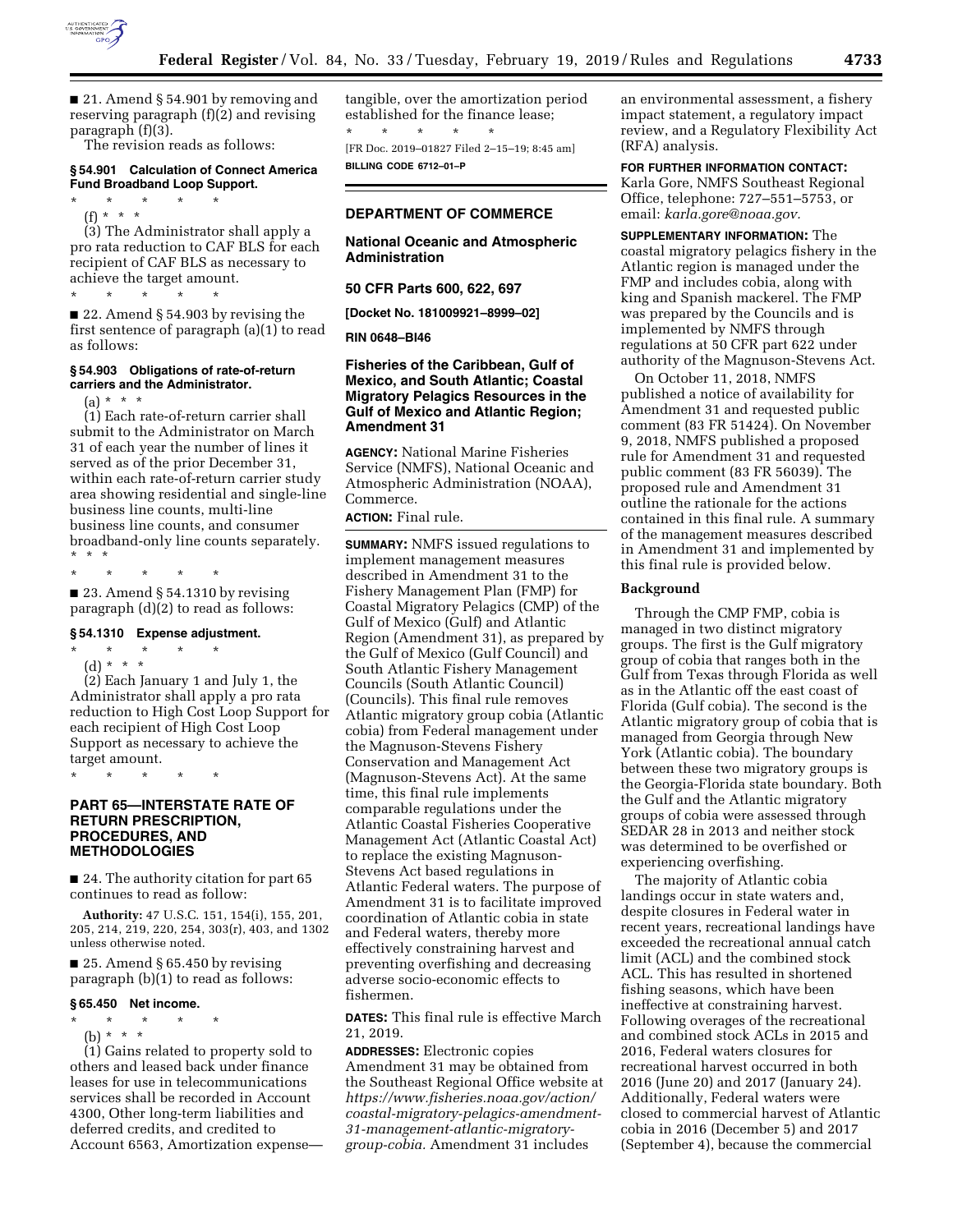ACL was projected to be reached during the fishing year.

Allowable harvest in state waters following the Federal closures varied by time and area. Harvest in state waters during the Federal closures contributed to the overage of the recreational ACL and the combined stock ACL. The South Atlantic Council requested that the Atlantic States Marine Fisheries Commission (ASMFC) consider complementary management measures for Atlantic cobia, as constraining harvest in Federal waters has not prevented the recreational and combined ACLs from being exceeded. The ASMFC consists of 15 Atlantic coastal states that manage and conserve their shared coastal fishery resources.

In April 2018, the ASFMC implemented the Interstate FMP, which established state management for Atlantic cobia with the purpose of improving cobia management in the Atlantic. Each affected state developed an implementation plan that included regulations in their state waters. In addition, the ASMFC is currently amending the Interstate FMP for Atlantic cobia to establish a mechanism for recommending future management measures to NMFS. Upon implementation of Amendment 31, such management measures would need to be implemented in Federal waters through the authority and process defined in the Atlantic Coastal Act.

The management measures contained within the ASMFC's Interstate FMP are consistent with the current Federal regulations for Atlantic cobia. Under the ASMFC plan, regulations in each state must match, or be more restrictive than, the Interstate FMP management measures. Georgia, South Carolina, North Carolina, and Virginia have implemented more restrictive regulations for the recreational sector in their state waters than those specified in the Interstate FMP. Those regulations include recreational bag and vessel limits, and minimum size limits, in addition to allowable fishing seasons. The Interstate FMP also provides the opportunity for states to declare *de minimis* status for their Atlantic cobia recreational sector if a state's recreational landings for 2 of the previous 3 years is less than one percent of the coastwide recreational landings for the same time period. States in a *de minimis* status would be required to adopt the regulations (including season) of the closest adjacent non-*de minimis*  state or accept a 1 fish per vessel per day trip limit and a minimum size limit of 29 inches (73.7 cm), fork length. Maryland, Delaware, and New Jersey have declared a *de minimis* status.

The Magnuson-Stevens Act requires a council to prepare an FMP for each fishery under its authority that requires conservation and management. Any stocks that are predominately caught in Federal waters and are overfished or subject to overfishing, or likely to become overfished or subject to overfishing, are considered to require conservation and management (50 CFR 600.305(c)(1)). Beyond such stocks, councils may determine that additional stocks require conservation and management. Thus, not every fishery requires Federal management and the NMFS National Standard Guidelines at 50 CFR 600.305(c) provide factors that NMFS and the Councils should consider when considering removal of a stock from an FMP. This analysis is contained in Amendment 31.

Based on this analysis, the Councils and NMFS have determined that Atlantic cobia is no longer in need of conservation and management within the South Atlantic Council's jurisdiction and the stock is eligible for removal from the CMP FMP. The majority of Atlantic group cobia landings are in state waters and the stock is not overfished or undergoing overfishing. Additionally, the CMP FMP has proven ineffective at resolving the primary ongoing user conflict between the recreational fishermen from different states, and it does not currently appear to be capable of promoting a more efficient utilization of the resource. Most significantly, the harvest of Atlantic cobia is adequately managed in state waters by the ASMFC and their Interstate FMP, which was implemented in April 2018. For the commercial sector, the ASMFC's Interstate FMP specified management measures for Atlantic cobia that are consistent with the current ACL and accountability measure (AM) specified in the Federal regulations implemented pursuant to the CMP FMP.

Therefore, NMFS and the Councils have determined that management by the states, in conjunction with the ASMFC and Secretary of Commerce, will be more effective at constraining harvest and preventing overfishing, offering greater biological protection to the stock and decreasing adverse socioeconomic effects to fishermen. Further, management of Atlantic cobia by the ASMFC is expected to promote a more equitable distribution of harvest of the species among the states.

## **Management Measure Contained in This Final Rule**

This final rule removes Atlantic cobia from Federal management under the Magnuson-Stevens Act. At the same

time, it implements comparable regulations, in Federal waters, under the Atlantic Coastal Act.

Current commercial management measures for Atlantic cobia include a minimum size limit of 33 inches (83.8 cm), fork length and a commercial trip limit of two fish per person per day, not to exceed six fish per vessel per day. Federal regulations for recreational harvest of Atlantic cobia in Federal waters include a minimum size limit of 36 inches (91.4 cm), fork length and a bag and possession of one fish per person per day, not to exceed six fish per vessel per day.

Under the authority of the Atlantic Coastal Act, this final rule implements these same minimum size limits, recreational bag and possession limits, and commercial trip limits in Federal waters. Additionally, this final rule implements regulations consistent with current CMP FMP regulations for the fishing year, general prohibitions, authorized gear, and landing fish intact provisions specific to Atlantic cobia.

The current Atlantic cobia commercial ACL is 50,000 lb (22,680 kg) and the recreational ACL is 620,000 lb (281,227 kg). The removal of Atlantic cobia from Federal management under the Magnuson-Stevens Act removes these sector ACLs. Under this final rule, a commercial quota of 50,000 lb (22,280 kg) is implemented consistent with the current commercial ACL. The current commercial AM requires that if commercial landings reach or are projected to reach the ACL, then commercial harvest will be prohibited for the remainder of the fishing year. This final rule implements commercial quota closure provisions through the Atlantic Coastal Act to prohibit commercial harvest once the commercial quota is reached or projected to be reached.

The ASMFC's Interstate FMP has specified a recreational harvest limit (RHL) of 613,800 lb (278,415 kg) in state and Federal waters and state-by-state recreational quota shares (harvest targets) of the coastwide RHL. During the development of the Interstate FMP, one percent of the amount of the recreational allocation of the current Federal ACL (initially 6,200 lb (2,812 kg)) was set aside to account for harvests in *de minimis* states (Maryland, Delaware, and New Jersey). The harvest targets for each state, in both state and Federal waters, are 58,311 lb (26,449 kg) for Georgia, 74,885 lb (33,967 kg) for South Carolina, 236,316 lb (107,191 kg) for North Carolina and 244,292 lb (110,809 kg) for Virginia. Percentage allocations are based on states'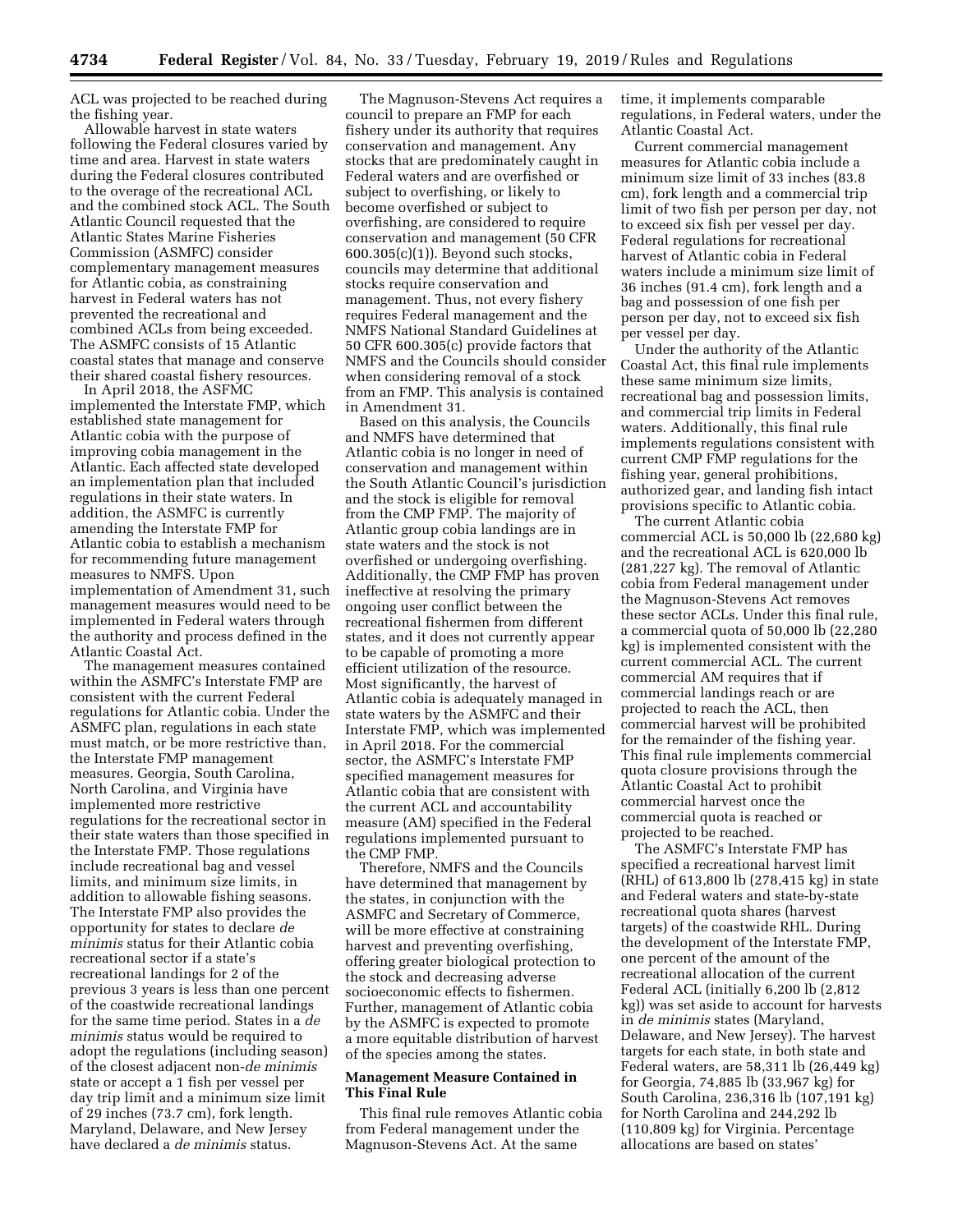percentages of the coastwide historical landings in numbers of fish.

The removal of Atlantic cobia from Federal management under the Magnuson-Stevens Act removes the recreational sector AM for Atlantic cobia. The current recreational AM requires that if both the recreational ACL and the stock ACL are exceeded in a fishing year, then in the following fishing year recreational landings will be monitored for a persistence in increased landings. Also, if necessary, the recreational vessel limit will be reduced to no less than 2 fish per vessel to ensure recreational landings achieve the recreational annual catch target, but do not exceed the recreational ACL in that fishing year. Additionally, if the reduction in the recreational vessel limit is determined to be insufficient to ensure that recreational landings will not exceed the recreational ACL, then the length of the recreational fishing season will be reduced.

In place of the current recreational AM, state-defined regulations and seasons implemented consistent with the ASMFC's Interstate FMP are designed to keep harvest within the state harvest targets. If a state's average annual landings over the 3-year time period are greater than their annual harvest target, then the Interstate FMP requires the state to adjust their recreational season length or recreational vessel limits for the following 3 years, as necessary, to prevent exceeding their harvest target in the future years.

Upon implementation of Amendment 31, Atlantic cobia will be managed under the ASMFC's Interstate FMP in state waters and through Atlantic Coastal Act regulations in Federal waters. This will ensure that Atlantic cobia continues to be managed in Federal waters and that there will be no lapse in management of the stock. These regulations are being implemented concurrently with the removal of Atlantic cobia from the CMP FMP and serve essentially the same function as the current CMP FMP based management measures. NMFS expects that the Interstate FMP and Atlantic Coastal Act will provide adequate management of Atlantic cobia in state and Federal waters and ensure that the stock has sufficient conservation and management measures in place.

### **Comments and Responses**

NMFS received 14 comments on the proposed rule and Amendment 31 from members of the public and fishing associations. Of these comments, two supported the actions in the proposed rule and Amendment 31, with which

NMFS agrees. Another comment related to potential future measures in Florida state waters along the east coast, which is unrelated to the Atlantic cobia stock and beyond the scope of the actions contained in Amendment 31. NMFS refers the commenter to the State of Florida for potential future changes to state regulations.

NMFS received 11 comments questioning the recreational and commercial management measures contained in the proposed rule. These comments questioned the basis for the less restrictive size and bag limits for commercial vessels, as compared to recreational vessels, harvesting Atlantic cobia. Initially, NMFS notes that all of the management measures contained in this rule are merely continued under the Atlantic Coastal Act from existing Magnuson-Stevens Act based regulations, and none of the size and bag restrictions originate from Amendment 31. The more restrictive recreational size and bag limits were implemented via the final rule associated with Framework Amendment 4 to the FMP (82 FR 36344, August 4, 2017). Prior to that final rule, the size and possession limits were the same for recreational and commercial vessels. The CMP FMP allocates over 90 percent of the harvest of the Atlantic cobia stock to the recreational sector; thus, recreational harvest can easily lead to exceeding acceptable harvest levels for the entire stock, potentially leading to overfishing. Increasing recreational harvest in 2015 and 2016 did exactly that, with recreational landings being more than double the total stock ACL in each year, which resulted in extended Federal closures for the recreational sector. The more restrictive recreational management measures questioned in the comments were implemented to reduce recreational harvest to acceptable levels and promote more equitable fishing opportunities for all anglers through avoiding prolonged Federal closures. Without continuing the more restrictive recreational measures under the Atlantic Coastal Act, NMFS could not expect management measures in Federal waters to constrain the harvest of Atlantic cobia to acceptable levels, thereby helping to prevent overfishing.

No changes were made to this final rule as a result of public comment.

#### **Classification**

The Regional Administrator, Southeast Region, NMFS has determined that this final rule is consistent with Amendment 31, the FMP, the Magnuson-Stevens Act, and other applicable laws. Additionally, this final rule is compatible with the

effective implementation of the ASMFC's Interstate FMP for Atlantic cobia.

This final rule has been determined to be not significant for purposes of Executive Order 12866. NMFS expects this final rule would reduce regulatory complexity and administrative costs, as well as provide economic benefits to recreational anglers through expanded harvest opportunities in Federal waters and a more stable recreational fishing season for Atlantic cobia.

The Magnuson-Stevens Act and Atlantic Coastal Act provide the statutory basis for this final rule. No duplicative, overlapping, or conflicting Federal rules have been identified. In addition, no new reporting, recordkeeping, or other compliance requirements are introduced by this final rule. Accordingly, the Paperwork Reduction Act does not apply to this final rule.

The Chief Counsel for Regulation of the Department of Commerce certified to the Chief Counsel for Advocacy of the Small Business Administration during the proposed rule stage that this rule would not have a significant economic impact on a substantial number of small entities. The factual basis for this determination was published in the proposed rule and is not repeated here. None of the public comments that were received specifically addressed the certification and NMFS has not received any new information that would affect its determination that this rule would not have a significant economic impact on a substantial number of small entities. As a result, a final regulatory flexibility analysis was not required and none was prepared.

#### **List of Subjects**

## *50 CFR Part 600*

Atlantic, Cobia, Fisheries, Fishing, South Atlantic.

#### *50 CFR Part 622*

Atlantic, Cobia, Fisheries, Fishing, South Atlantic.

### *50 CFR Part 697*

Atlantic, Cobia, Fisheries, Fishing, South Atlantic.

Dated: February 12, 2019.

## **Samuel D. Rauch III,**

*Deputy Assistant Administrator for Regulatory Programs, National Marine Fisheries Service.* 

For the reasons set out in the preamble, 50 CFR parts 600, 622, and 697 are amended as follows: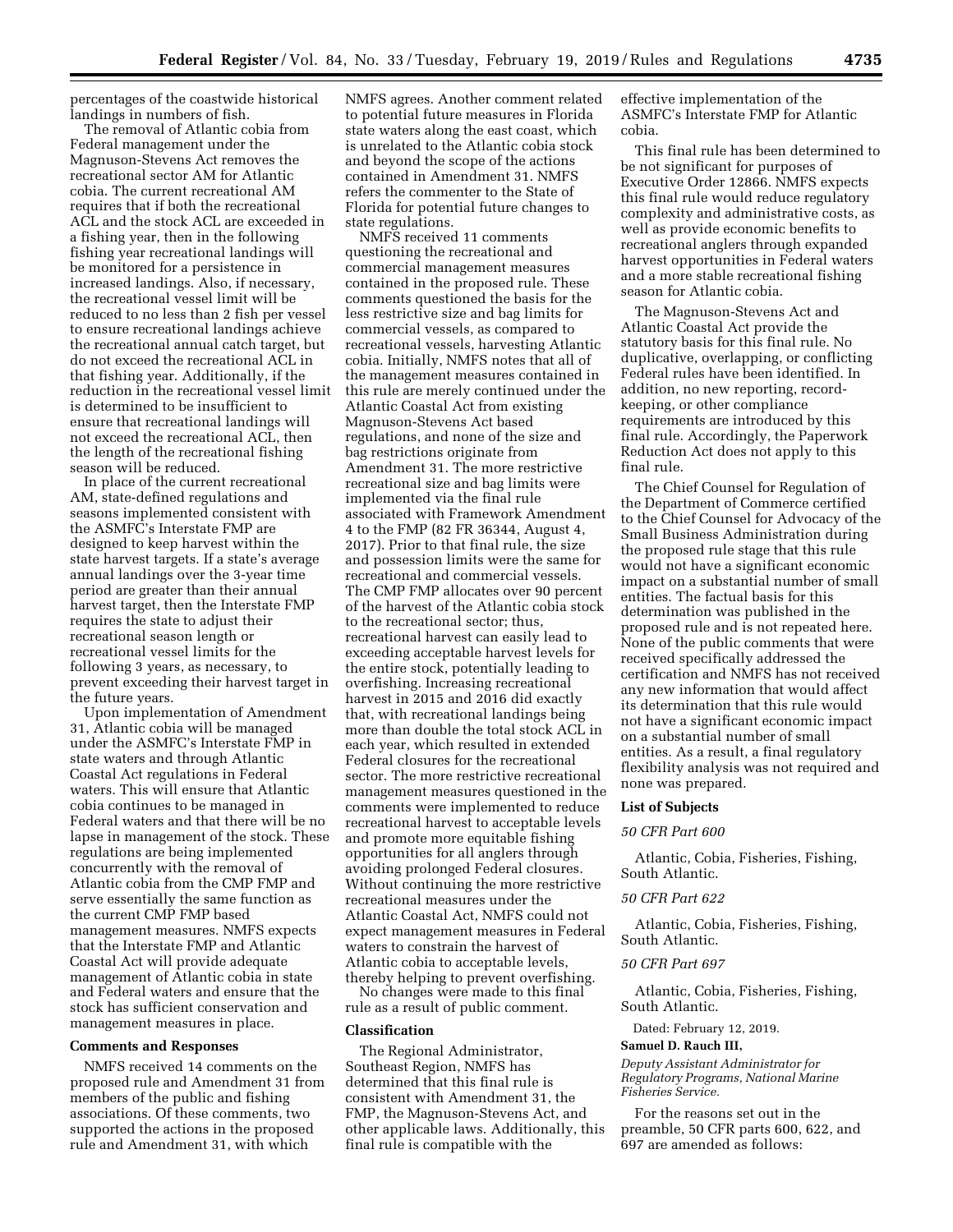## **PART 600—MAGNUSON-STEVENS ACT PROVISIONS**

■ 1. The authority citation for part 600 continues to read as follows:

**Authority:** 5 U.S.C. 561 and 16 U.S.C. 1801 *et seq.* 

■ 2. In § 600.725, in paragraph (v), in the table under heading ''III. South Atlantic Fishery Management Council,'' under entry 8, remove and reserve entry 8.C

and add entry 25 in numerical order to read as follows:

**§ 600.725 General prohibitions.**  \* \* \* \* \*

(v) \* \* \*

Fishery **Authorized gear types** Authorized gear types \*\*\*\*\*\*\* **III. South Atlantic Fishery Management Council**  \*\*\*\*\*\*\* 25. Atlantic Migratory Group Cobia (Non-FMP): A. Commercial Fishery ........................................................................................ A. Longline, handline, rod and reel, bandit gear, spear. B. Recreational Fishery ....................................................................................... B. Bandit gear, rod and reel, handline, spear. \*\*\*\*\*\*\* **PART 622—FISHERIES OF THE CARIBBEAN, GULF OF MEXICO, AND SOUTH ATLANTIC**  ■ 3. The authority citation for part 622 continues to read as follows: **Authority:** 16 U.S.C. 1801 *et seq.*   $\blacksquare$  4. In § 622.1, revise the Table 1 entry for ''FMP for Coastal Migratory Pelagic Resources'', and add footnote 9 to Table 1 to read as follows: **§ 622.1 Purpose and scope.**  \* \* \* \* \* TABLE 1 TO § 622.1—FMPS IMPLEMENTED UNDER PART 622 FMP title Responsible fishery mesponsible itsitely<br>
management council(s) Geographical area FMP for Coastal Migratory Pelagic Resources .................. GMFMC/SAFMC ................. Gulf<sup>19</sup>, Mid-Atlantic <sup>19</sup>, South Atlantic <sup>19</sup>.

1 Regulated area includes adjoining state waters for purposes of data collection and quota monitoring.

<sup>9</sup> Cobia is managed by the FMP in the Gulf EEZ and in the South Atlantic EEZ south of a line extending due east from the Florida/Georgia border.

\* \* \* \* \* \* \* \* \* \* \* \* \* \* \*

\* \* \* \* \*

■ 5. In § 622.375, revise paragraph  $(a)(2)$ to read as follows:

#### **§ 622.375 Authorized and unauthorized gear.**

- \* \* \* \* \*
	- (a) \* \* \*

(2) *Cobia, Gulf migratory group.*  Subject to the prohibitions on gear/ methods specified in § 622.9, the following are the only fishing gears that may be used in the Gulf EEZ, and in the South Atlantic EEZ south of a line extending due east from the Florida/ Georgia border for cobia—all gear except drift gillnet and long gillnet.

\* \* \* \* \*

 $\blacksquare$  6. In § 622.380, revise paragraph (a)(1) and remove and reserve paragraph (a)(2).

The revision reads as follows:

#### **§ 622.380 Size limits.**

\* \* \* \* \*

 $(a) * * * *$ 

(1) In the Gulf and in the South Atlantic EEZ south of a line extending due east from the Florida/Georgia border—33 inches (83.8 cm), fork length.

\* \* \* \* \*

■ 7. In § 622.381, revise paragraph (a) to read as follows:

## **§ 622.381 Landing fish intact.**

(a) Cobia in or from the Gulf and in the South Atlantic EEZ south of a line extending due east from the Florida/ Georgia border, and king mackerel and Spanish mackerel in or from the Gulf, Mid-Atlantic, or South Atlantic EEZ, except as specified for king mackerel and Spanish mackerel in paragraph (b) of this section, must be maintained with head and fins intact. Such fish may be eviscerated, gilled, and scaled, but must otherwise be maintained in a whole condition. The operator of a vessel that fishes in the EEZ is responsible for

ensuring that fish on that vessel in the EEZ are maintained intact and, if taken from the EEZ, are maintained intact through offloading ashore, as specified in this section.

\* \* \* \* \*

■ 8. In § 622.382, revise the heading for paragraph (a) and remove paragraph  $(a)(1)(vi).$ 

The revision reads as follows:

# **§ 622.382 Bag and possession limits.**

(a) *King mackerel and Spanish mackerel* \* \* \*

\* \* \* \* \*

\* \* \* \* \*

## **§ 622.384 [Amended]**

■ 9. In § 622.384, remove and reserve paragraph (d)(2).

### **§ 622.385 [Amended]**

 $\blacksquare$  10. In § 622.385, remove paragraph (c).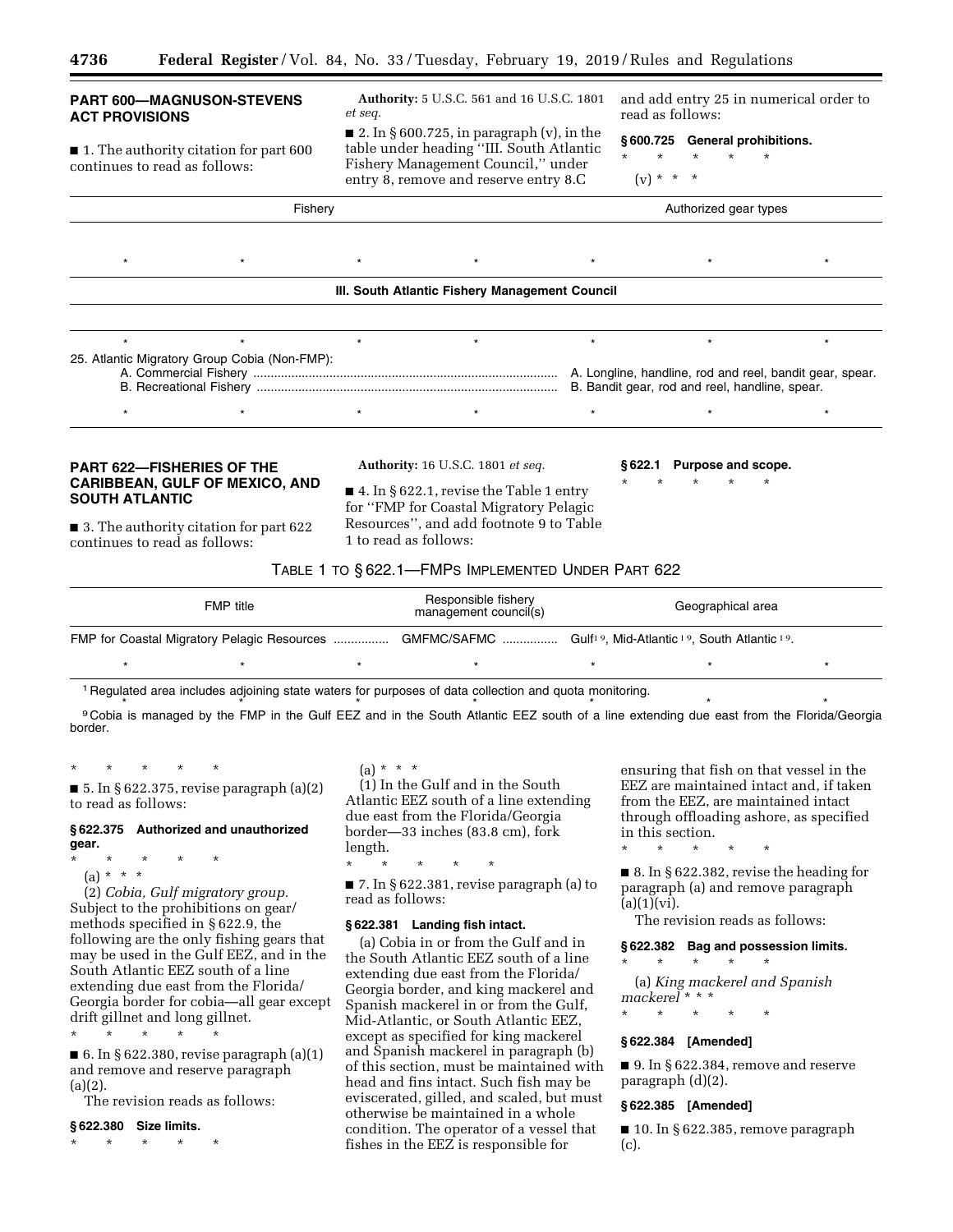# **§ 622.388 [Amended]**

 $\blacksquare$  11. In § 622.388, remove paragraph (f). ■ 12. In appendix G to part 622, revise figure 3 to read as follows:

### **Appendix G to Part 622—Coastal Migratory Pelagics Zone Illustrations**

\* \* \* \* \*

**BILLING CODE 3510–22–P** 



# Figure 3 of Appendix G to Part 622--Cobia

**BILLING CODE 3510–22–C** 

## **PART 697—ATLANTIC COASTAL FISHERIES COOPERATIVE MANAGEMENT**

■ 13. The authority citation for part 697 continues to read as follows:

**Authority:** 16 U.S.C. 5101 *et seq.* 

 $\blacksquare$  14. In § 697.2, in paragraph (a), add a definition for ''Atlantic migratory group cobia'' in alphabetical order to read as follows:

#### **§ 697.2 Definitions.**

 $(a) * * * *$ 

*Atlantic migratory group cobia,* means *Rachycentron canadum,* a whole fish or a part thereof, bounded by a line extending from the intersection point of New York, Connecticut, and Rhode Island (41°18′16.249″ N lat. and 71°54′28.477″ W long) southeast to 37°22′32.75″ N lat. and the intersection point with the outward boundary of the EEZ and south to a line extending due

east of the Florida/Georgia border (30°42′45.6″ N lat.).

 $\blacksquare$  15. In § 697.7, add paragraph (g) to read as follows:

#### **§ 697.7 Prohibitions.**

\* \* \* \* \*

\* \* \* \* \* (g) *Atlantic migratory group cobia.* In addition to the prohibitions set forth in § 600.725 of this chapter, it is unlawful for any person to do any of the following:

(1) Use or possess prohibited gear or methods or possess fish in association with possession or use of prohibited gear, as specified in this part.

(2) Fish in violation of the prohibitions, restrictions, and requirements applicable to seasonal and/or area closures, including but not limited to: Prohibition of all fishing, gear restrictions, restrictions on take or retention of fish, fish release requirements, and restrictions on use of

an anchor or grapple, as specified in this part or as may be specified under this part.

(3) Possess undersized fish, fail to release undersized fish, or sell or purchase undersized fish, as specified in this part.

(4) Fail to maintain a fish intact through offloading ashore, as specified in this part.

(5) Exceed a bag or possession limit, as specified in this part.

(6) Fail to comply with the speciesspecific limitations, as specified in this part.

(7) Fail to comply with the restrictions that apply after closure of a fishery, sector, or component of a fishery, as specified in this part.

(8) Possess on board a vessel or land, purchase, or sell fish in excess of the commercial trip limits, as specified in this part.

(9) Fail to comply with the restrictions on sale/purchase, as specified in this part.